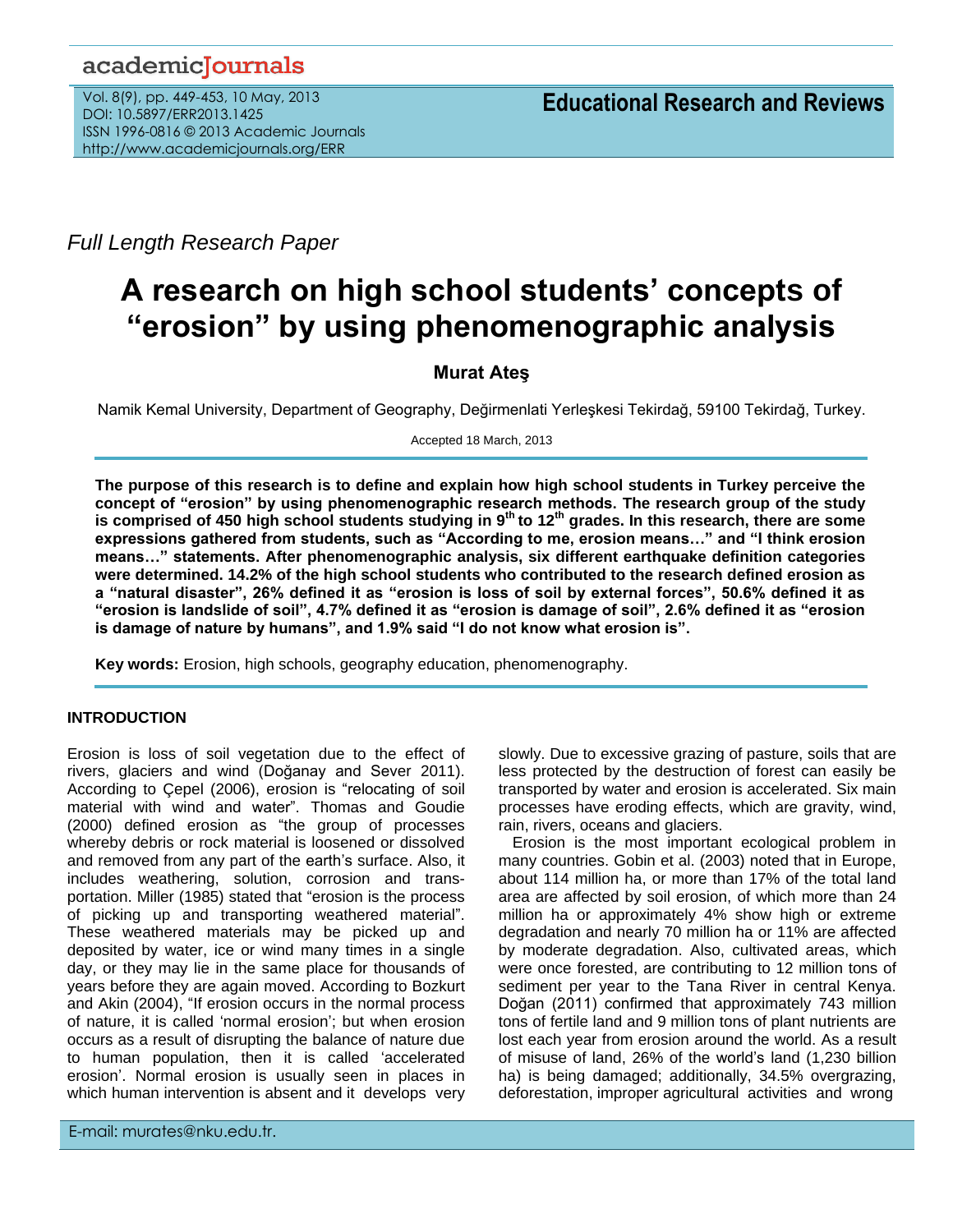land use is causing the emergence of this problem. Moreover, improper agricultural techniques, as well as incorrect position process of urban, industrial and transportation investments have increased the rate of erosion. According to Montgomery (2007), soil erosion is a major environmental threat to the sustainability and productive capacity of agriculture. During the last 40 years, nearly one-third of the world's arable land has been lost by erosion and it continues to be lost at a rate of more than 10 million hectares per year. With the addition of a quarter of a million people each day, the world population's food demand is increasing at a time when per capita food productivity is beginning to decline.

As in many countries, Turkey is also affected by erosion. Ünal (2011) observed that in Turkey, erosion covers 87% of land surface; 59% of this erosion is very intense, 20% is moderately intense and 7% is slightly intense. According to expert studies, approximately 24 billion tons of soil is lost every year from agricultural areas due to erosion. So, 60 million hectares of agricultural land is lost annually. This loss places Turkey at the top of the list among many countries: annual soil loss occurring on a kilometer square area is 84 tons in Europe, 273 tons in Australia, 491 tons in America, 610 tons in Asia, 715 tons in Africa and 715.8 tons in Turkey. One of the most important effects of erosion occurs on the rivers and at dams. For example, the Firat River has transported 73 million tons of soil, the Kızılırmak River has transported 929 tons of soil, and the Yesilirmak River has transported 1521 tons of soil. Also, the Seyhan River has transported 563 tons of soil, the Gediz River has transported 582 tons of soil, the Menderes River has transported 519 tons of soil and the Göksu River has transported 331 tons of soil (Ceritli, 1997). As a result of the effects of erosion, yield value of the land declines, the natural balance deteriorates, and dams are filling to excess, all of which causes a reduction of the biological wealth of our country (Atalay, 1992).

Meydan et al. (2009) suggested that to prevent erosion, forestation and planting activities must be given great importance and soil must be used on a regular basis. In order to keep it from eroding, the soil should be terraced and set. Conscious agriculture, agricultural areas and forest areas must be clearly identified and must be subject to alternate grazing.

For the effective implementation of the proposed solutions to erosion, people should be informed. For this, we must first put special emphasis into education. Especially, importance should be given to education concerning erosion and students must be conscious about this subject. Even though the erosion issue is taught in secondary education programs in Turkey, students do not learn this issue sufficiently. For example, in Turkey, the Secondary Education Program mentions the concept of erosion in  $10<sup>th</sup>$  grade classes, describing the effects of erosion in Turkey (MEB, 2010) (Table 1).

However, the program has not given adequate

importance to the erosion concept; in fact, the word 'erosion' is mentioned just once. In such, students have not learned the concept of erosion sufficiently.

### **METHODOLOGY**

The purpose of this research is to analyze the perceptions of students about erosion by using the phenomenographic research method. The phenomenographic method is a qualitative research method defined as "a research method for mapping the qualitatively different ways in which people experience, conceptualize, perceive and understand various aspects of, and phenomena in, the world around them." Beliefs, values, morals, culture and time determine the number, nature and boundaries of each category of description (Demirkaya, 2008). Since there is no similar study in Turkey about erosion, this study is of special importance.

In this research, the phenomenographic method was used among the qualitative research methods and includes open-ended questions. Phenomenography is one of the most effective methods used in the last thirty years in research on learning and teaching in higher education. The most preferred method of data collection for phenomenographic research is conducting face-to-face individual interviews (Demirkaya and Tomal, 2008). Aydin and Coşkun (2010) conclude that "phenomenography is a qualitative research approach that investigates qualitatively different ways in which people experience something or think about it. Phenomenographic research with face-to-face interviews, group interviews, surveys and written responses are used amidst the subjects".

This study was applied to high school students in Istanbul's city center between the 2011 and 2012 academic years. In order to reach 450 students, the survey was conducted in 10 classes. Three of these classes are  $9<sup>th</sup>$  and  $11<sup>th</sup>$  grade classes; four of these classes are  $10^{th}$  grade classes. As seen in Table 2, from 450 students, 243 students are female and 207 students are male. Percentages of girls are 54%; percentages of males are 46%.

In order to explain how high school students perceive the erosion concept, a form with open-ended questions was given to them. On this form, there are expressions like: "According to me, erosion means…" and "I think, erosion means…..". 20 min were given to answer the questions. Descriptions are expressed by students' own handwriting.

In our study, we looked for answers to these questions:

1) What are secondary school students' perceptions about the concept of erosion?

2) What is the misconception of students about erosion?

# **FINDINGS AND INTERPRETATION**

The data of this study was used in accordance with the phenomenographic method. Firstly, the answers were categorized according to those having the same basic meanings. As a result, the survey consists of 6 identification categories about the erosion concept. In the following, "categories of description", "student expressions", frequencies and percentages of male and female students in these categories are provided.

# **Concept 1: Erosion is a natural disaster**

In concept one, students defined erosion as a natural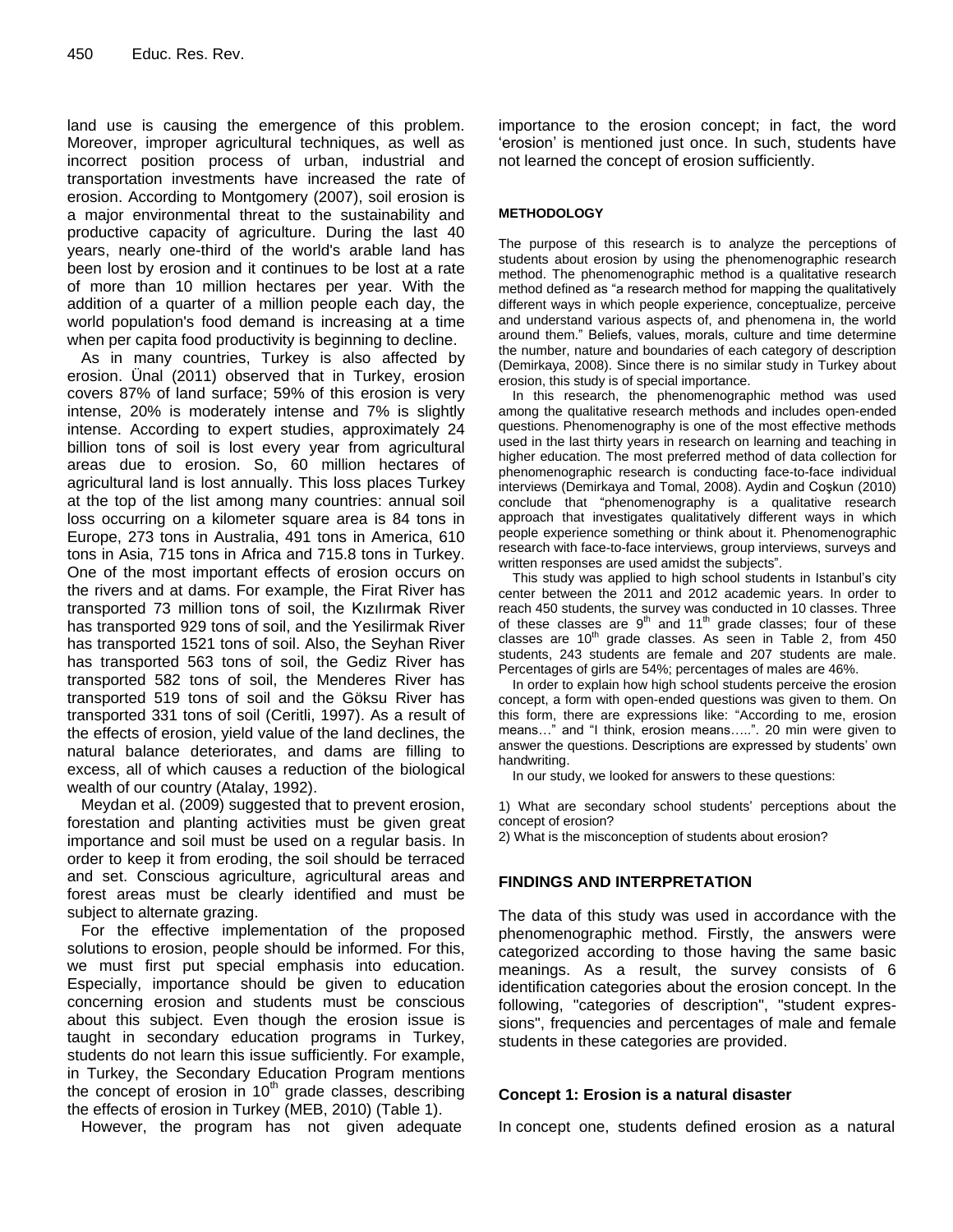**Table 1.** Geography education program, 10<sup>th</sup> grade.

| <b>Attainments</b>                                                                        | <b>Activity examples</b>                                                                                                              | <b>Explanations</b>                                              |
|-------------------------------------------------------------------------------------------|---------------------------------------------------------------------------------------------------------------------------------------|------------------------------------------------------------------|
| C.10.6. The soil types and the factors<br>affecting the distribution of soil in<br>Turkey | How do we benefit from the soil? Examination of the soil<br>examples in the class. Conducting a project regarding the<br>use of soil. | The opinions of Atatürk<br>regarding the importance of<br>soil.  |
| C.10.7. The assessment of soil use in<br>Turkey in terms of productivity                  | "The voice of soil?" Short serials about soil use patterns<br>and soil productivity in Turkey can be watched in class.                | The effect of soil erosion in<br>Turkey should be<br>underlined. |
|                                                                                           |                                                                                                                                       |                                                                  |

**Table 2.** Gender of respondents.

| Gender | <b>Frequency</b> | Percentage |
|--------|------------------|------------|
| Female | 243              | 54         |
| Male   | 207              | 46         |
| Total  | 450              | 100        |

**Table 3.** The expression of the respondents about the definition, category 1.

|                                  | Expression                    | <b>Number of student</b> |      |       |            |  |
|----------------------------------|-------------------------------|--------------------------|------|-------|------------|--|
| Definition, category 1           |                               | Female                   | Male | Total | Percentage |  |
| Erosion is a natural<br>disaster | Erosion is a natural disaster | 25                       | 27   | 52    | 11.6       |  |
|                                  | Erosion is a natural event    |                          | 5    | 12    | 2.6        |  |
|                                  | Total                         | 32                       | 32   | 64    | 14.2       |  |

**Table 4.** The expression of the respondents about the definition, category 2.

|                                               | <b>Expression</b>                                      | <b>Number of student</b> |             |       |            |  |
|-----------------------------------------------|--------------------------------------------------------|--------------------------|-------------|-------|------------|--|
| Definition, category 2                        |                                                        | Female                   | <b>Male</b> | Total | Percentage |  |
|                                               | Erosion is loss of soil                                | 22                       | 11          | 33    | 7.3        |  |
| Erosion is loss of soil by<br>external forces | Erosion is loss of soil due to external forces         | 19                       | 17          | 36    | 8.1        |  |
|                                               | It is loss of soil due to floods, rivers and rain      | 4                        | 3           |       | 1.6        |  |
|                                               | Erosion is loss of soil due to wind and rivers         | 6                        | 15          | 21    | 4.4        |  |
|                                               | It is loss of soil due to glaciers, water and air      | 10                       |             | 19    | 4.2        |  |
|                                               | Erosion is loss of soil in places experiencing drought |                          |             | 2     | 0.4        |  |
|                                               | Total                                                  | 62                       | 54          | 116   | 26         |  |

disaster. This definition category was created by students' similar expressions (Table 3). From 450 students, 64 of them say that erosion has occurred in a natural way; half of the respondents are female.

#### **Concept 2: Erosion is loss of soil by external forces**

In concept two, students defined erosion as a loss of soil by external forces. From 450 students, 116 students say that erosion has occurred by external forces; 62 of them are female and 54 of them are male (Table 4).

#### **Concept 3: Erosion is a landslide of soil**

In concept three, students defined erosion as a landslide of soil. From 450 students, 228 students say that erosion is landslide of soil; 127 of them are female and 101 of them are male (Table 5).

#### **Concept 4: Erosion is damage of soil**

In concept four, students defined erosion as damage of soil. From 450 students, 21 students say that erosion is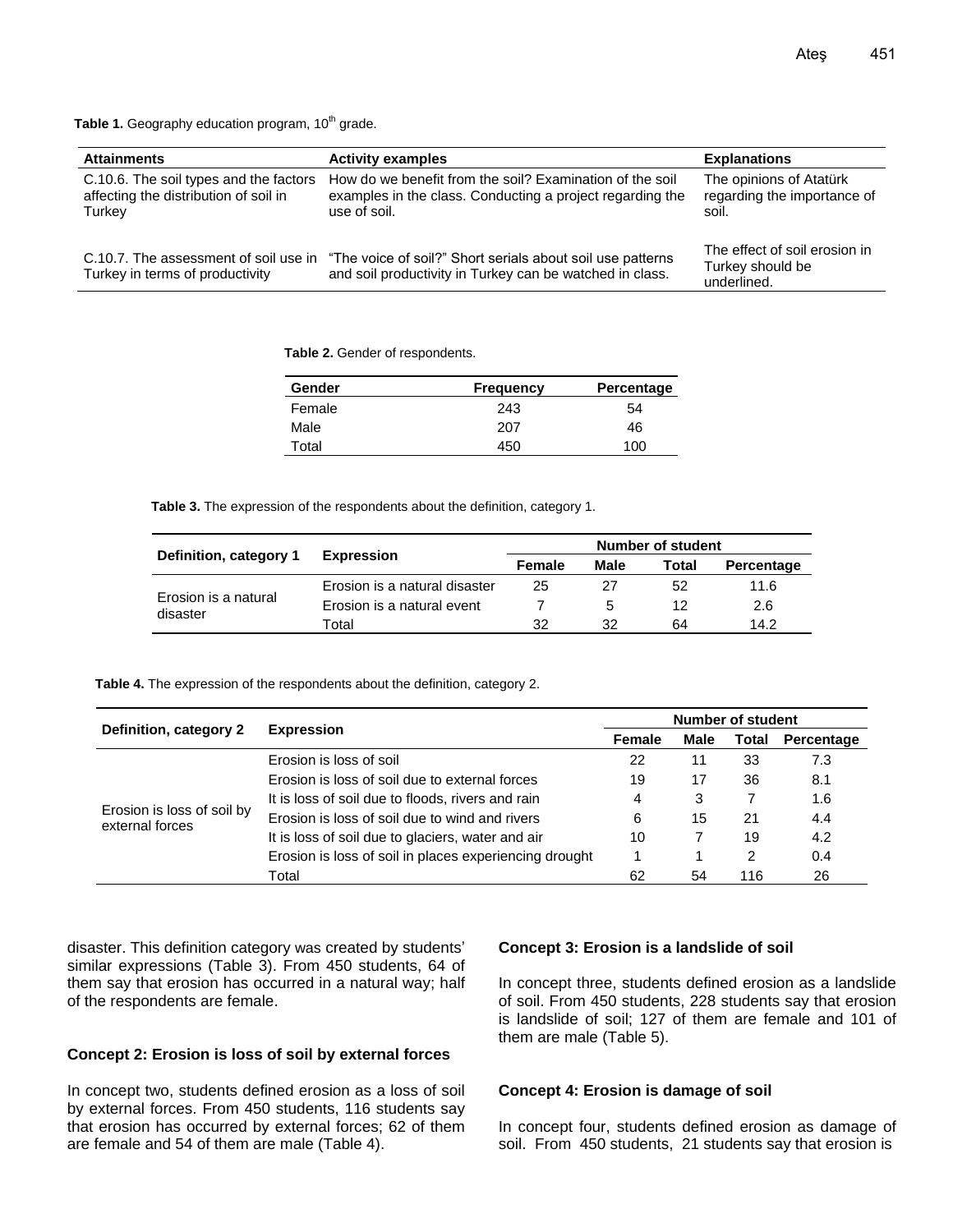|                                   |                                                                        | <b>Number of student</b> |      |       |            |  |
|-----------------------------------|------------------------------------------------------------------------|--------------------------|------|-------|------------|--|
| Definition, category 3            | <b>Expression</b>                                                      | Female                   | Male | Total | Percentage |  |
| Erosion is a landslide<br>of soil | Erosion is a landslide                                                 | 120                      | 92   | 212   | 47.1       |  |
|                                   | Erosion is a landslide due to excessive rain                           | 5                        | 4    | 9     | 2.1        |  |
|                                   | Erosion is a downward landslide of soil                                |                          |      | 3     | 0.6        |  |
|                                   | Erosion is a landslide of soil due to rare<br>vegetation in the region |                          | 3    | 4     | 0.8        |  |
|                                   | Total                                                                  | 127                      | 101  | 228   | 50.6       |  |

**Table 5.** The expression of the respondents about the definition, category 3.

**Table 6.** The expression of the respondents about the definition, category 4.

| <b>Definition category</b>   | <b>Expression</b>                                      | <b>Number of student</b> |             |              |            |  |
|------------------------------|--------------------------------------------------------|--------------------------|-------------|--------------|------------|--|
|                              |                                                        | Female                   | <b>Male</b> | <b>Total</b> | Percentage |  |
| Erosion is damage of<br>soil | Erosion is cracking of soil                            | 3                        |             | 4            | 1.0        |  |
|                              | Erosion is damage and break- away of soil              | 4                        |             | 6            | 1.3        |  |
|                              | Erosion is damage of soil by rock particles            |                          |             | 2            | 0.4        |  |
|                              | Erosion is disappearance of soil.                      |                          |             |              | 0.2        |  |
|                              | Erosion is poverty of soil.                            | 4                        | 3           |              | 1.6        |  |
|                              | Erosion is poverty of soil due to much more irrigation |                          | 0           |              | 0.2        |  |
|                              | Total                                                  | 13                       | 8           | 21           | 4.7        |  |

damage of soil; 13 of them are female, 8 of them are male (Table 6).

# **Concept 5: Erosion is damage of nature by humans**

In concept five, students defined erosion as damage of nature by humans (Table 7). From 450 students, 12 students say that erosion is damage of nature by humans; 4 of them are female and 8 of them are male.

# **DISCUSSION AND CONCLUSION**

The results of the research show that most of the students do not know the concept of erosion sufficiently and most of them confuse the erosion concept with landslide. One of the important problems related to erosion education occurs due to students' incorrect and incomplete understanding of the erosion concept. 14.2% of the high school students who contributed the research defined erosion as a "natural disaster", 26% of them mentioned that erosion is loss of soil by external forces, 50.6% of them thought that erosion is landslide of soil, 2.6% of them said that erosion is damage of nature by humans, 4.7% of them thought that erosion is damage of soil and 1.9% of students said that they do not know what erosion is (Table 8).

According to the findings of the research, descriptions

of erosion by the high school students who participated in the survey were analyzed as 6 different qualitative descriptions of erosion. The number of students who express them is as follows:

- 1) Erosion is a natural disaster (Total=64).
- 2) Erosion loss of soil by external forces (Total=116).
- 3) Erosion is landslide of soil (Total=228).
- 4) Erosion is damage of nature by humans (Total=12).
- 5) Erosion is damage of soil (Total=21).
- 6) I don't know what erosion is (Total=9).

50.6% of the students thought that erosion is a landslide. The findings show that high school students have not mastered a complete definition of erosion. The most significant reason for this situation is that the issue of erosion is not described thoroughly in the schools. Therefore, this research is important because there is no study using the phenomenographic method about erosion in the literature. This study shows that high school students are not conscious enough about the erosion concept and in such, they have a variety of misconceptions.

Results of the research can be summarized, as follows:

1) Students have an insufficient and incorrect definition of the erosion concept.

2) The students confuse the concept of erosion with landslide and earthquake concepts.